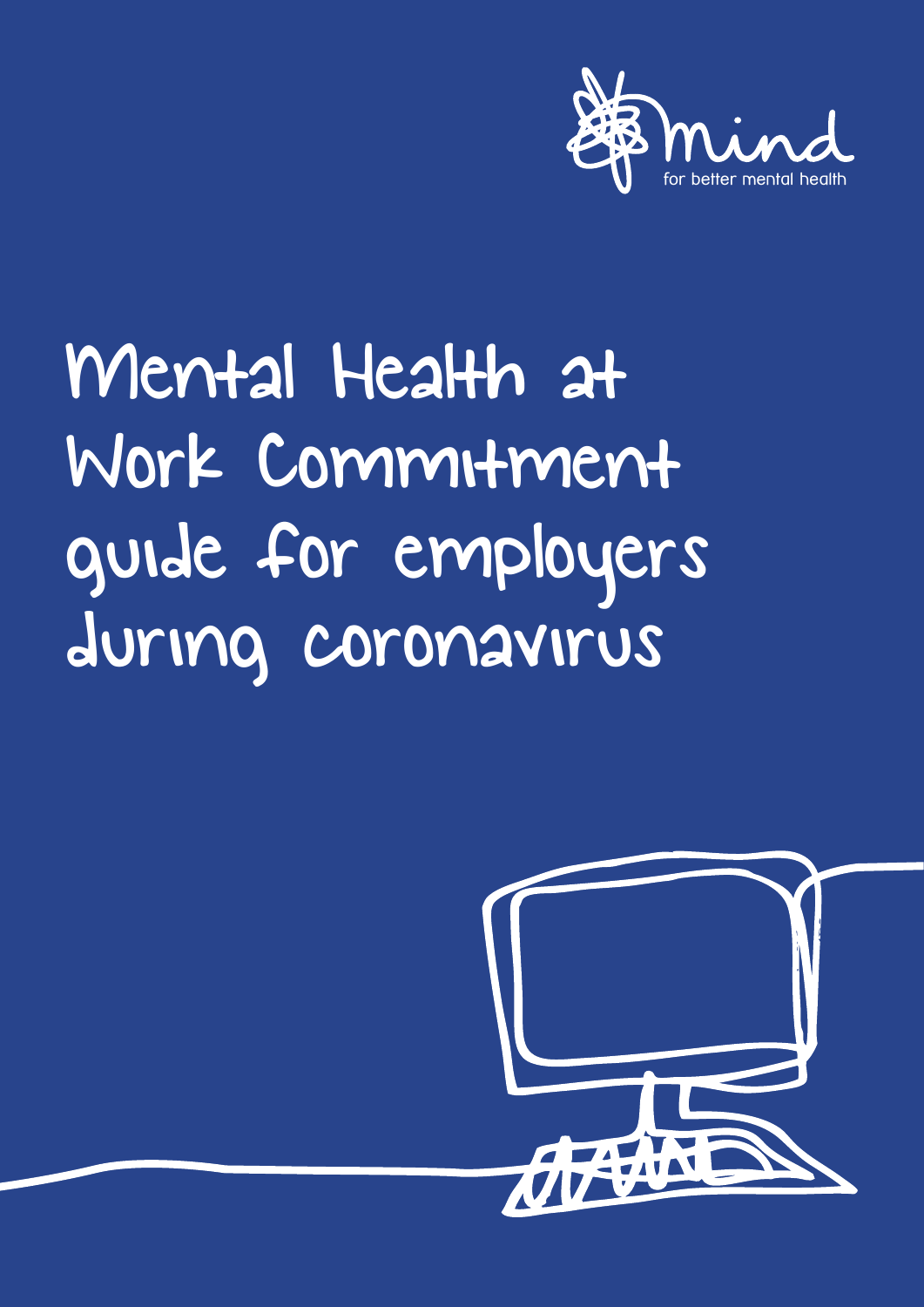# How to use the guide

This guide has been designed to support organisations to tailor existing workplace interventions to support the mental health of your staff during the coronavirus pandemic, using The Mental Health at Work Commitment framework as a basis.

Throughout this guide, we will provide practical examples of what employers can do to support staff and respond to the current coronavirus pandemic.

The Mental Health at Work Commitment is a simple framework that builds on what good practice looks like and includes six standards for how organisations can better support employees' mental health:

- Prioritise mental health in the workplace by developing and delivering a systematic programme of activity.
- Proactively ensure work design and organisational culture drive positive mental health outcomes.
- Promote an open culture around mental health.
- Increase organisational confidence and capability.
- Provide mental health tools and support.
- Increase transparency and accountability through internal and external reporting.

We know employers come in all shapes and sizes, with different working practices and environments. We also know the coronavirus has impacted organisations across sectors and industries in a variety of different and complex ways. However, we all have mental health and supporting everyone's wellbeing throughout this period is more important than ever.

We hope that organisations, regardless of sector or size, will be able to adapt these recommendations to their needs and consider how they can most effectively support the mental health of their people across all areas of their organisation – adopting a range of approaches and channels to engage people who are classed as key workers, remote workers and staff that are on furlough.

As the situation continues to evolve you can find our most up to date resources on the coronavirus by visiting [www.mentalhealthatwork.org.uk/coronavirus](http://www.mentalhealthatwork.org.uk/coronavirus)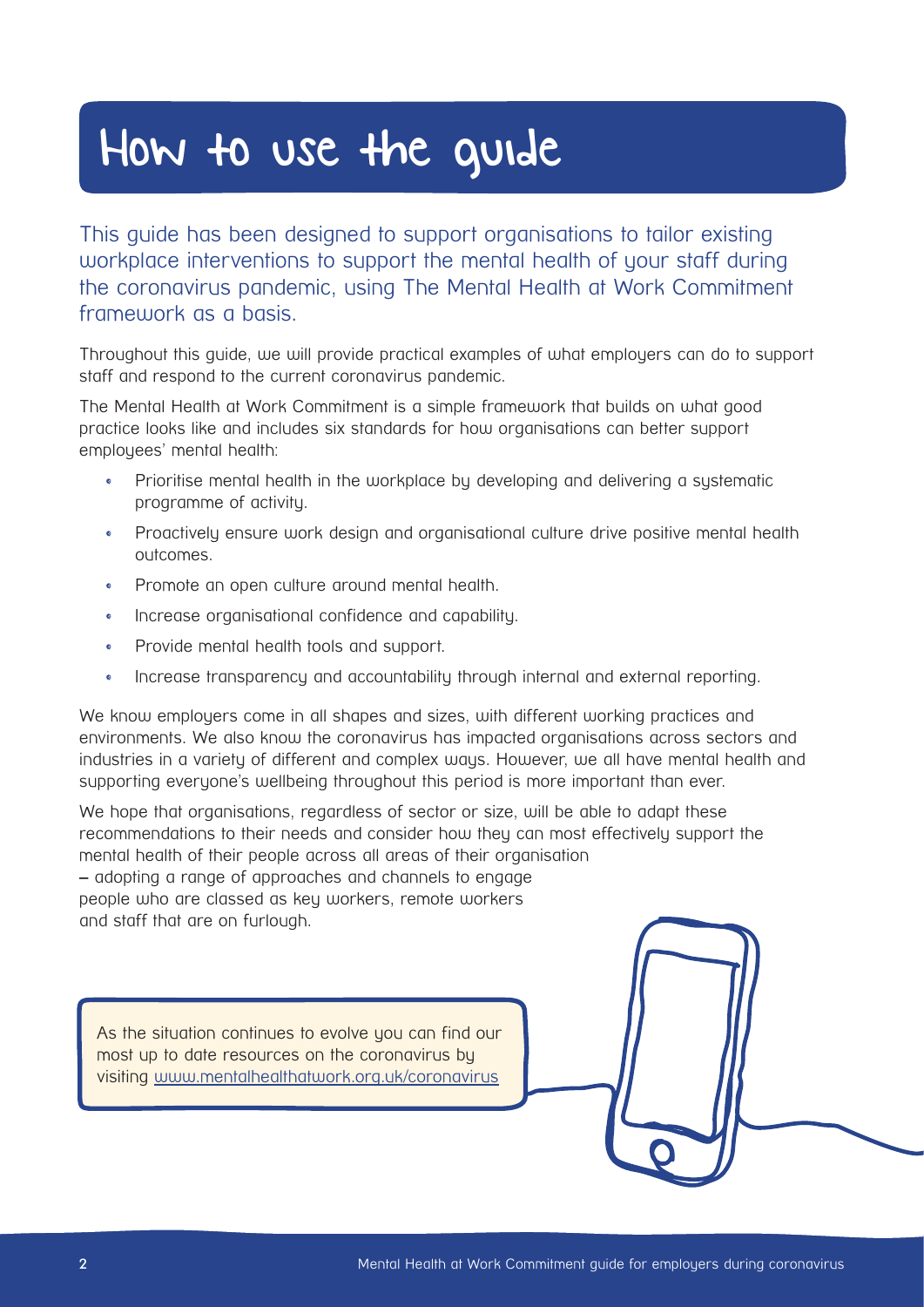#### **Standard one – Prioritise mental health in the workplace by developing and delivering a systematic programme of activity**



**In response to the coronavirus, employers should consider:**

#### **Maintaining a positive culture where people feel able to talk about their mental health**

This is more important now than ever as employees are likely to be experiencing a range of different interconnected issues; including money worries, caring for others, but also increased feelings of loneliness and isolation due to social distancing. Organisations should start by creating a mental health plan for this period as a clear indication to staff of the importance of mental health and wellbeing at this time. This could build upon a plan you already have, or be a new plan that is flexible during these unique times. This plan should include:

- how you will promote the wellbeing of all staff
- how you will tackle the work-related causes of mental health problems, including routinely taking stock of the wellbeing of your staff
- how you will support staff experiencing poor mental health
- how you will promote a positive work/life balance
- signposting to relevant sources of information and support both inside and outside your organisation
- offering clear guidance around what is expected of employees during this period
- acknowledging that this period is difficult for all staff to go through.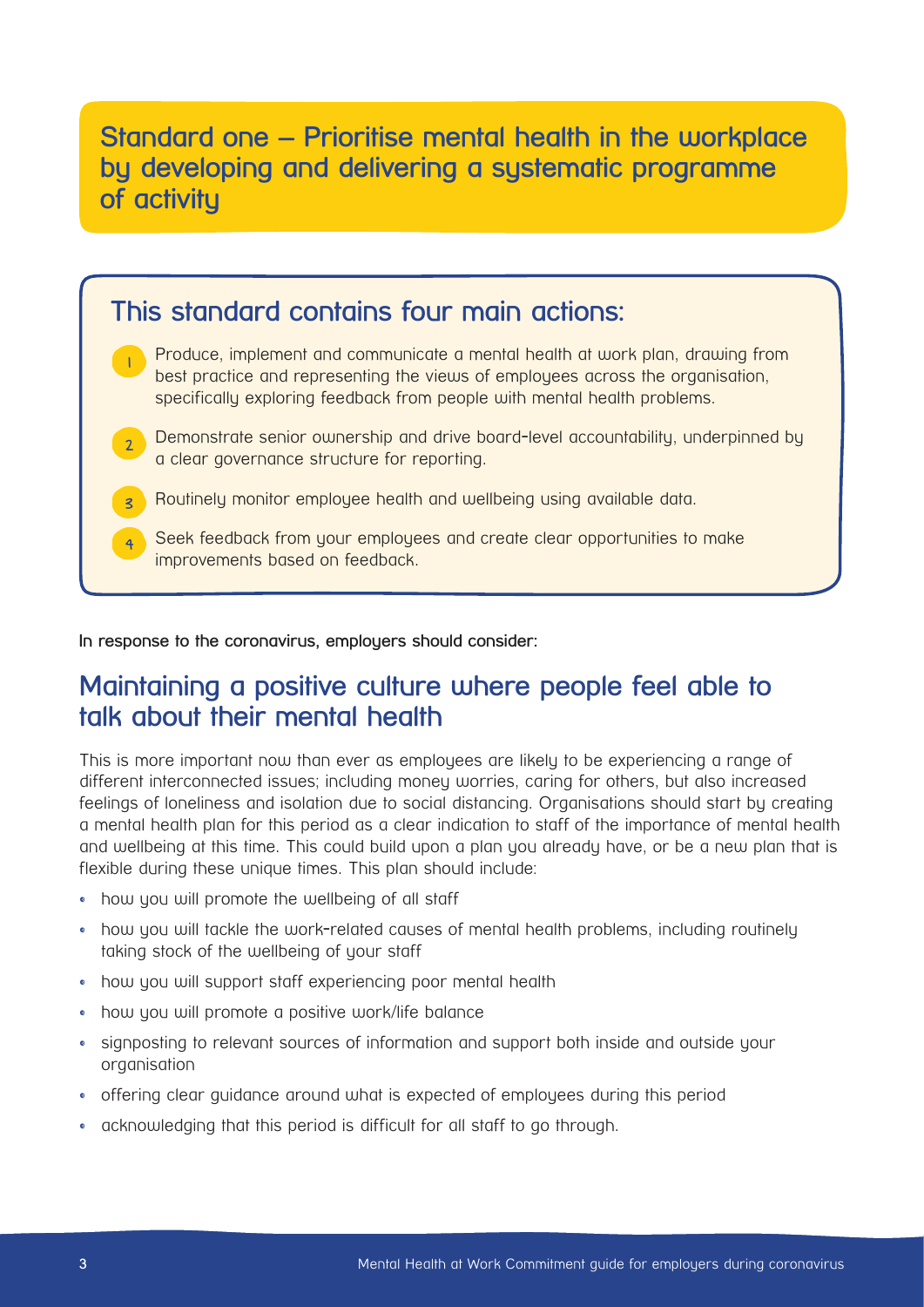Organisations should also develop a communications plan which includes:

- Regular updates from senior leaders to reinforce the importance of staff wellbeing during these difficult times
- Business updates and changes in policu e.g. changes in financial or IT policies to reflect new working practises
- Regular updates on the support available from managers, staff networks, HR, EAPs and other external providers.

#### **Ensuring sickness, absence and wellbeing reporting processes are adapted for new ways of working**

As organisations adapt to changing circumstances presented bu the coronavirus it is important that underlying reporting processes remain supported. Organisations that make use of paper return to work forms and face to face meetings will need to consider digital alternatives, as well as considering accurate ways to report new reasons for absence. This will ensure that the data collected on sickness, absence and staff wellbeing remain the most accurate.

#### **Creating new mechanisms for feedback**

Employers should ensure existing mechanisms for obtaining employee feedback and embedding employee voice remain suitable and supported. Methods for obtaining feedback could include:

- Online communication tool such as Microsoft Teams
- A dedicated email address with a mailbox for employees to send any questions or concerns
- An already established staff forum or newly set-up forum which represents employee voice during the current situation
- Digital area such as a staff intranet.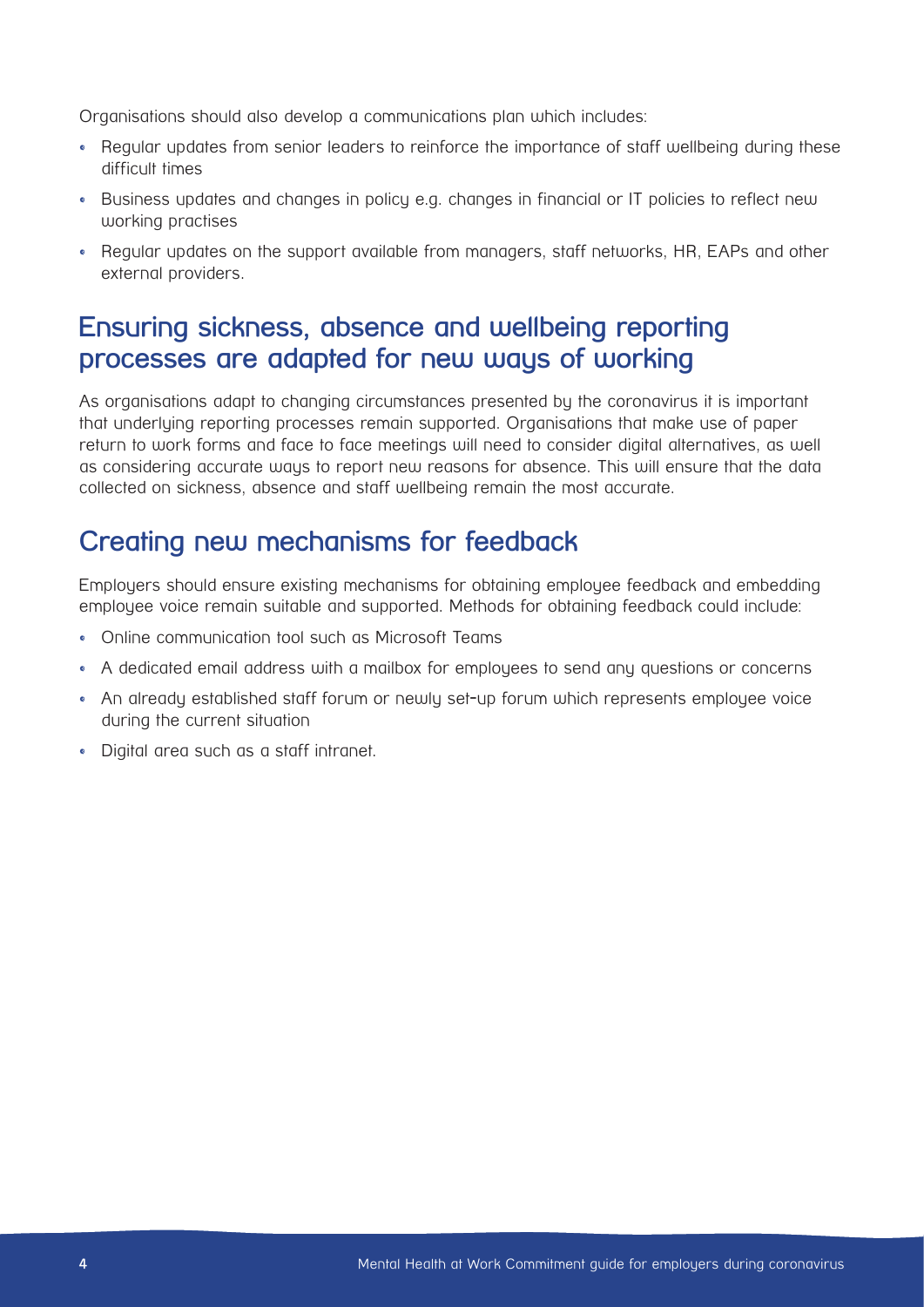#### **Planning for the longer-term impact of coronavirus**

It's important that organisations put plans in place on how to support staff when lockdown measures are eased and working life adapts to a 'new normal'. Responding to change within organisations is inevitable and it's important that staff wellbeing is considered throughout this time.

Feelings of uncertainty are likely to persist for some time, so it is vital that organisations send clear messages on return-to-work plans. We have worked in partnership with the Society of Occupational Medicine alongside ACAS, BITC and CIPD to produce a [Return to Work Toolkit](http://www.som.org.uk/return-to-work) which provides a comprehensive guide on how to approach the return to work process.

Coming out of lockdown will not be a simple reversal – it is going to be different for every organisation and it is going to be different for individual members of staff as people's experiences of the outbreak will be varied. For example, whether staff have been furloughed, provide caring responsibilities, some may have even contracted the virus or lost a friend or family member to it. As such, some staff will have significant concerns about returning to work and it is important that employers manage employees' anxiety and potential reluctance to return to the office through meaningful two-way dialogue and exploration of tailored individual ways of working.

Organisations need to ensure they are providing a workplace which is coronavirus secure, and they shouldn't expect staff to return to work if it is unsafe. Organisations have a responsibility to make the workplace safe and work together with employees to make decisions over their working environment and ensure that they understand new safety measures.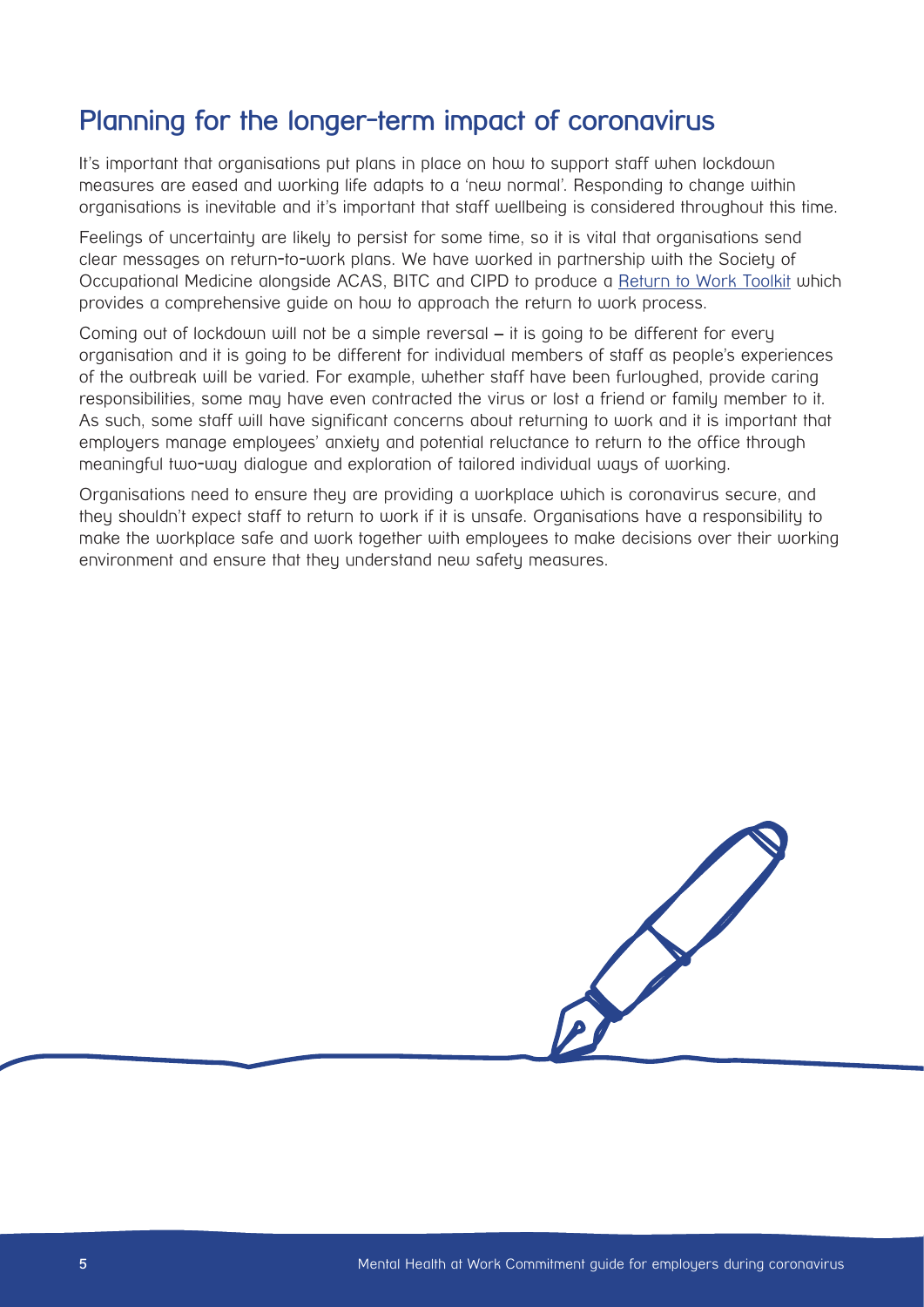#### **Standard two – Proactively ensure work design and organisational culture drive positive mental health outcomes**



**In response to the coronavirus, employers should consider:**

#### **Ensuring staff are comfortable with their workload and how they do their work.**

During these difficult times, staff may feel as though it is not possible to take care of their wellbeing. It can be easy for workplace habits to develop in a way which has a negative impact on the mental health of employees. Recent research from the Institute of Employment Studies has revealed that 75 per cent of employers have not carried out health and safety risk assessments for home-workers.<sup>1</sup> If the majority of your workforce is now working from home, then you too may be restricted in carrying out usual risk assessments for health and safety including for mental health and stress. Managers need to keep checking in with their staff to ensure that they are comfortable with their workload, and how they do their work.

<sup>&</sup>lt;sup>1</sup> IES, 2020, Homeworker Wellbeing Survey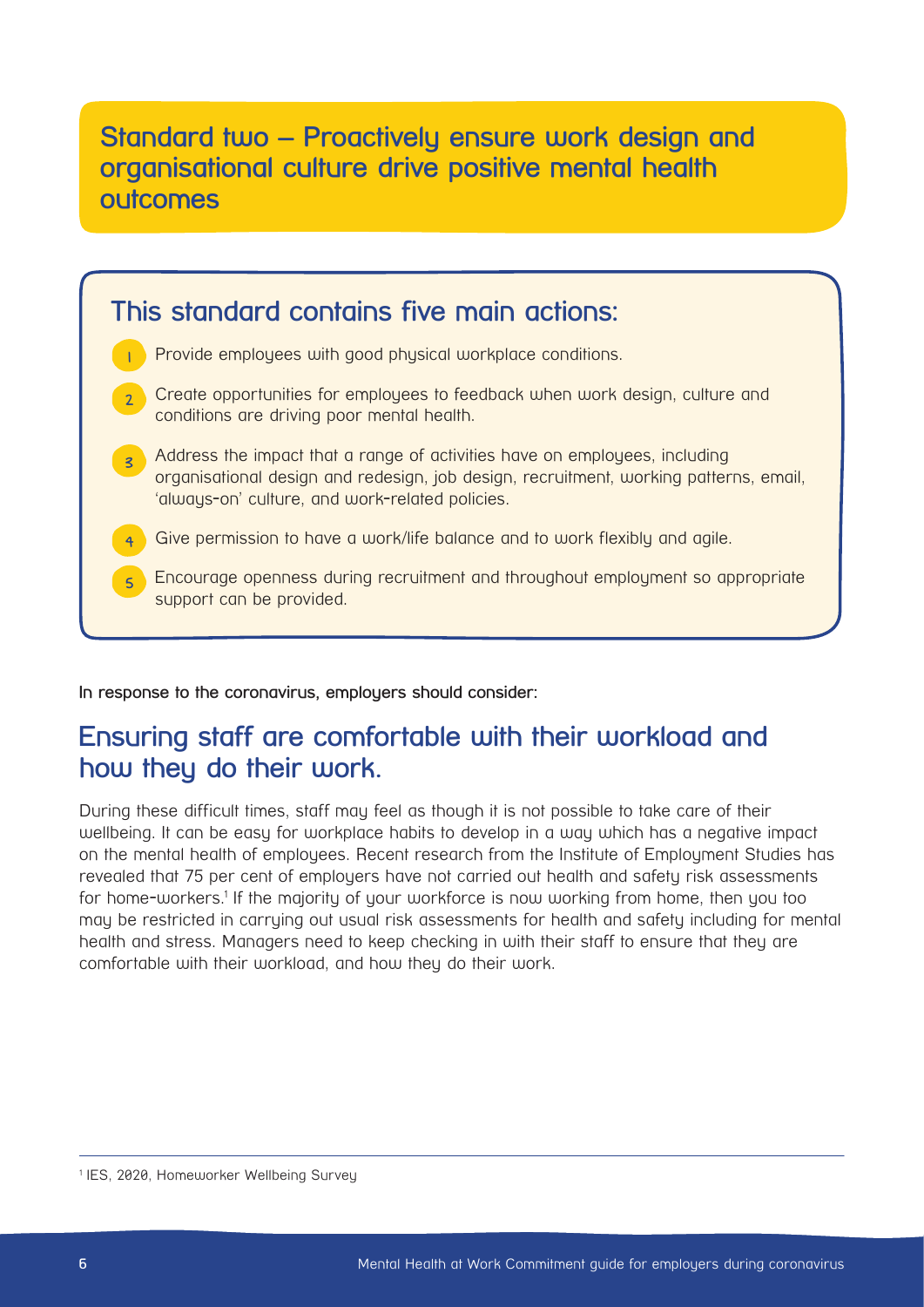# **Ensuring staff maintain work/life balance**

Whilst remote working can support the health and productivity of employees, it can feel isolating too. It can also lead to the development of an always-on' culture in which employees feel pressured to always be available and checking their emails. To challenge this, employers should consider:

- ensuring workloads are manageable and having mechanisms for staff to feedback and get support when this is not the case
- relaxing rules around working hours, and allowing employees to work at times which suit them while also ensuring people are not working above their hours
- encouraging staff to take regular breaks throughout the working day, including some physical activity if possible.
- ensuring employees have the right equipment to work, and that if employees have any reasonable adjustments in place for their mental health that these are in place in the employee's home working environment, for example, a light box, specific chair or office equipment.

# **Offering flexibility for key workers**

If your workplace is still open and you have staff who are going into work during the coronavirus outbreak, giving people some control over when and how they work can help everyone be healthier and productive. For example, it can help an employee manage stress by allowing a later start/finish time so they can travel on public transport at a time they feel more comfortable. Similarly special considerations should be made for key workers who are parents and have childcare responsibilities, been flexible and adapting your approach during this period is essential.

You can find more guidance on coping as a key worker [here.](https://www.mind.org.uk/information-support/coronavirus/coping-as-a-key-worker/#collapse871a3)

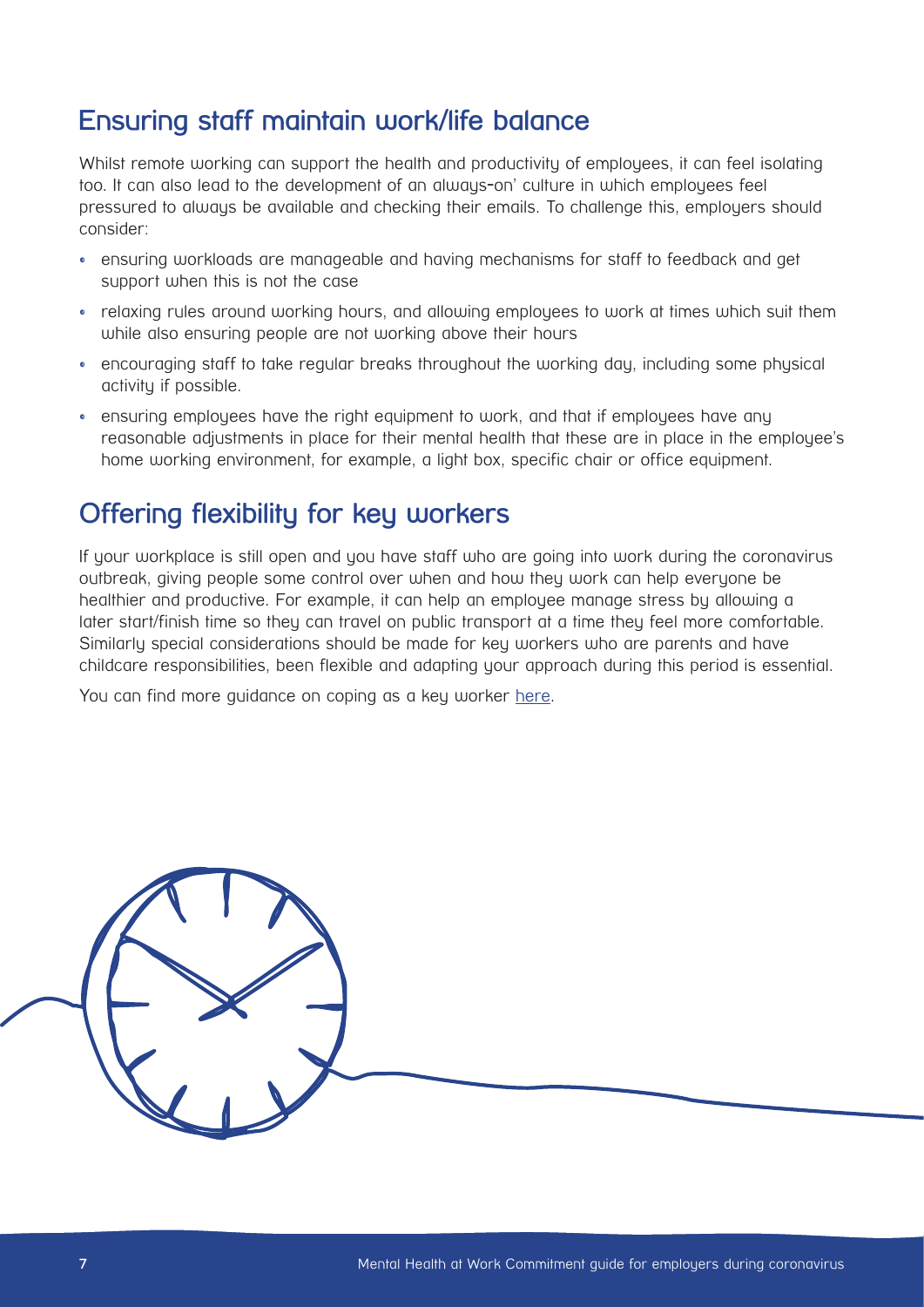#### **Standard three – Promote an open culture around mental health**



**In response to the coronavirus, employers should consider:**

#### **Establishing new ways of working for this period**

The coronavirus pandemic will require organisations to implement numerous new ways of working. Some of these may be limited to the current period, whilst some may be embedded as permanent changes. Undoubtedly, the speed at which many of these new ways of working will be deployed across businesses will necessitate some level trial and error, so it is also important to think about how you will reflect on what's working well and what isn't.

Poor communication regarding such changes and new ways of working can cause stress. Staff may be affected if they are:

- overloaded with information they can't process
- excluded from key knowledge and conversations
- unable to tell managers how they're feeling.

Employers also need to make extra considerations for members of staff who may find this period more challenging due to being alone, being parents or carers, or if they themselves or someone they live with becomes unwell. Employers should be flexible and consider relaxing rules around sick pay and extending other leave entitlements such as sick leave and carers leave.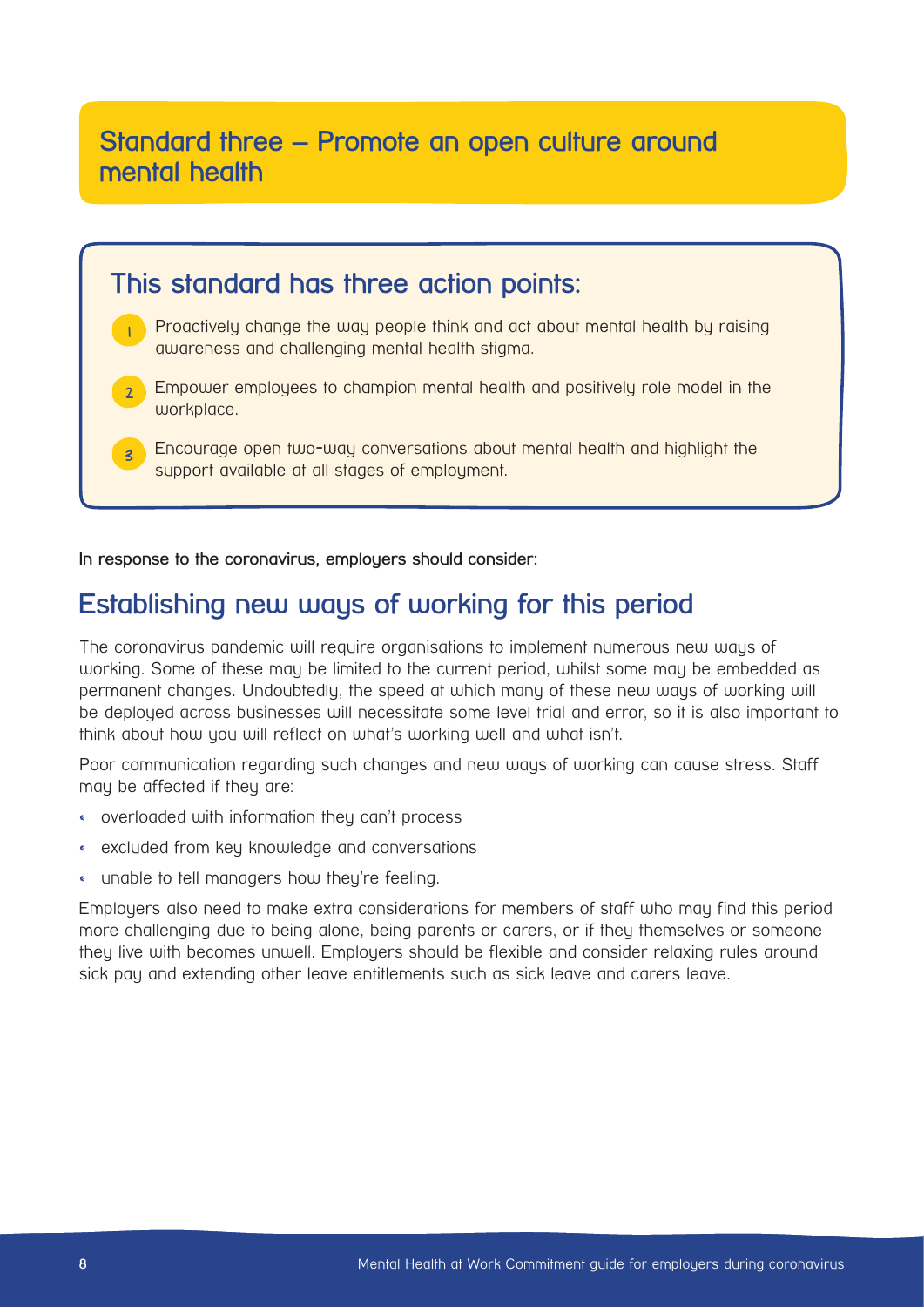## **Using Wellness Action Plans as a tool for sharing mental health support needs**

This is an uncertain and worrisome time for many, so some of your staff may need additional support. [Wellness Action Plans \(WAPs\)](https://www.mind.org.uk/workplace/mental-health-at-work/taking-care-of-your-staff/employer-resources/wellness-action-plan-download/) are an easy, practical tool that can support the mental health of employees by providing a framework to reflect on the triggers of their poor mental health, what activities support their mental health and what strategies they might adopt to minimise poor mental health.

Everyone can complete a WAP and by encouraging your staff to complete a Welllness Action Plan you can reinforce the message that we all have mental health and empower employees to take an active role in managing their own wellbeing.

If your employees already have a WAP then it would be helpful to review in light of recent developments and changes.

We have also developed a new WAP for employees who are working from home in response to the coronavirus to use – you can access it [here](https://www.mind.org.uk/media-a/5802/22078_work-from-home-wap-final.pdf).

#### **Continue the conversation on digital platforms**

Time to Change offers a wide range of digital materials including social media assets, postcards, email signatures and short videos that can support your organisation to continue to raise awareness of the importance of mental health and in addressing mental health stigma. You can find their library of digital resources [here.](https://www.time-to-change.org.uk/resources/create-download-materials#/~/embed/collections)

You can also find a range of activities designed to address mental health stigma in workplaces on the Time to Change website [here,](https://www.time-to-change.org.uk/get-involved/get-your-workplace-involved/resources/networking-masterclasses) a number of which have been created to be delivered via digital platforms or can be easily adapted.

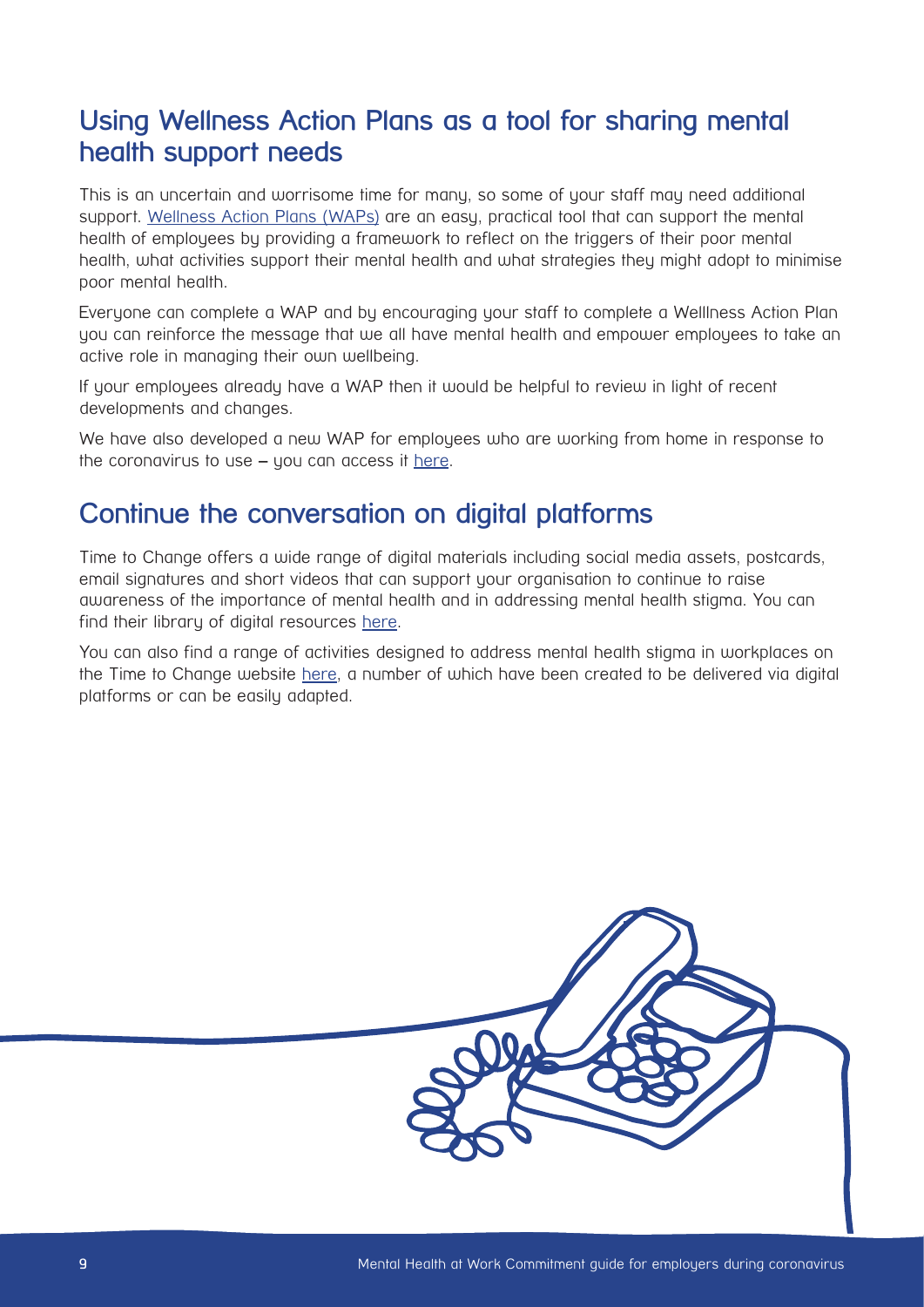# **Standard four – Increase organisational confidence and capability**



**In response to the coronavirus, employers should consider:**

# **Digital capabilities in delivering training and support**

Organisations should ensure that proper inductions can still happen remotely if you are taking on new starters during this time, covering the same learning objectives that would have otherwise been delivered face to face. They should include relevant information including signposting to available support and details of who they can speak to if they experience mental health problems.

Delivering an effective induction programme is essential. Starting a new role can feel unsettling at the best of times, and if employees aren't given the right expectations and guidance, it can knock their confidence and trigger existing mental health problems. Mind offer e-learning packages for organisations, they will help your employees to better understand and manage their own mental and to support their colleagues, and better equip managers to encourage mentally healthier workplaces. For large organisations we license our eLearning courses but also have a [free](https://www.mind.org.uk/workplace/training-consultancy/e-learning/?ctaId=/workplace/training-consultancy/slices/elearning-offer/#freeelearning)  [eLearning course for people working in small workplaces.](https://www.mind.org.uk/workplace/training-consultancy/e-learning/?ctaId=/workplace/training-consultancy/slices/elearning-offer/#freeelearning)

If your employees are still coming to work, peer support programmes can be hugely beneficial. However, not everyone may feel comfortable to access peer support, whether due to social distancing measures or their own comfort in discussing their mental health, so communications including newsletters, intranet pages, online platforms such as Microsoft Teams and Slack can also be valuable.

You could also encourage employees to access online peer support such as Elefriends. This is a supportive online community where you can be yourself. We all know what it's like to struggle sometimes, but now there's a safe place to listen, share and be heard. Whether you're feeling good right now, or really low, it's a safe place to share experiences and listen to others.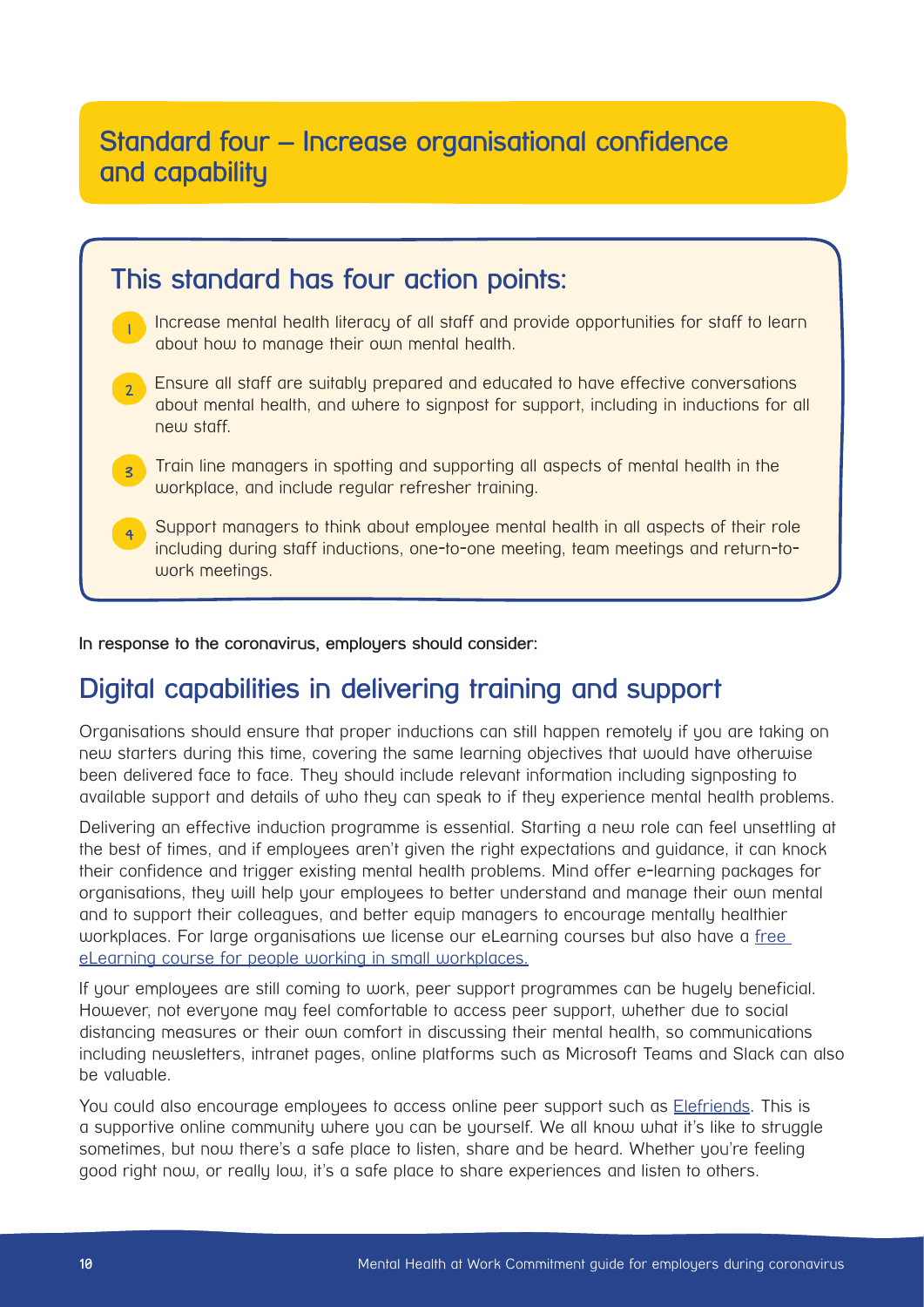# **Standard five – Provide mental health tools and support**



**In response to the coronavirus, employers should consider:**

#### **Making sure your staff know about the wellbeing support your organisations has available**

Ensure your employees know the package of support that is available to them and know how to access it during this time.

You can provide support in-house or buy in additional support for employees. This could include:

- access to Cognitive Behavioural Therapy (including through digital platforms)
- counselling through Access to Work
- Occupational Health
- Employee Assistance Programmes and other tailored mental health and wellbeing support
- Reflective Practice where employees can examine and learn from their experiences and perhaps adopt practical new habits.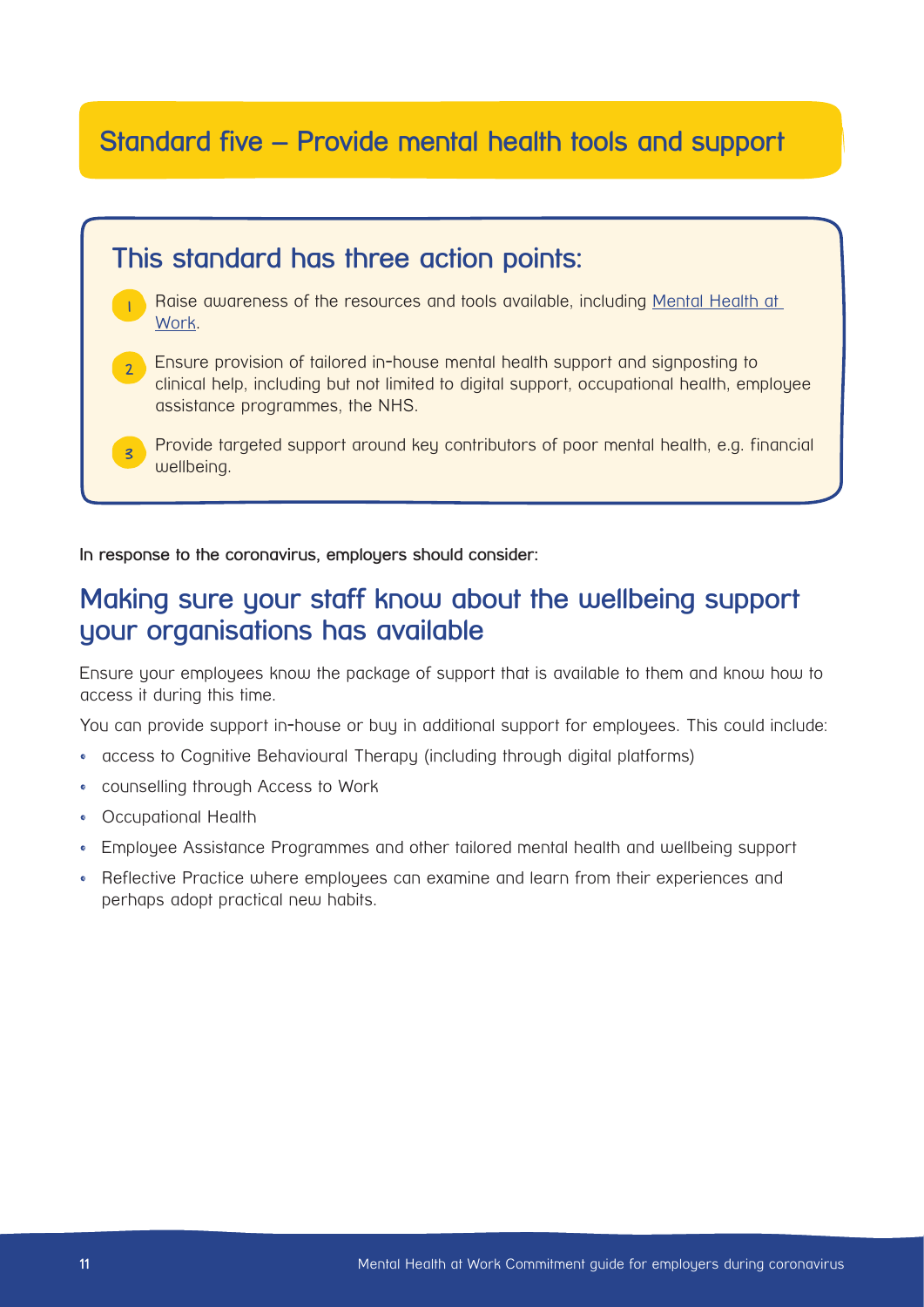If your staff are working remotely then you should speak to your provider and look at what services they can offer virtually. For example, they could offer counselling over the phone or via Skype or similar. If you are a small employer and are unable to buy in any support for you staff at this time, then you should:

- ensure you send reliable information to staff on how they can support their mental health
- ensure employees can access their line manager, HR and support staff whilst working from if they have any questions or any support
- reach out to your industry bodies and organisations such as FSB to see if they can provide any support
- access the free Health for Work Advice Line service provided by NHS occupational health services.

Some employers extend support to organisations in their supply chain, particularly smaller employers, to help them improve the mental health of their employees. In the current situation, employers that have the resources to offer such support have an important role to play in ensuring that all employees have the support they need to look after their mental health. We recommend that they use their influence over their supply chains and customers to encourage and support other organisations. For example, you could share resources, knowledge and training courses.

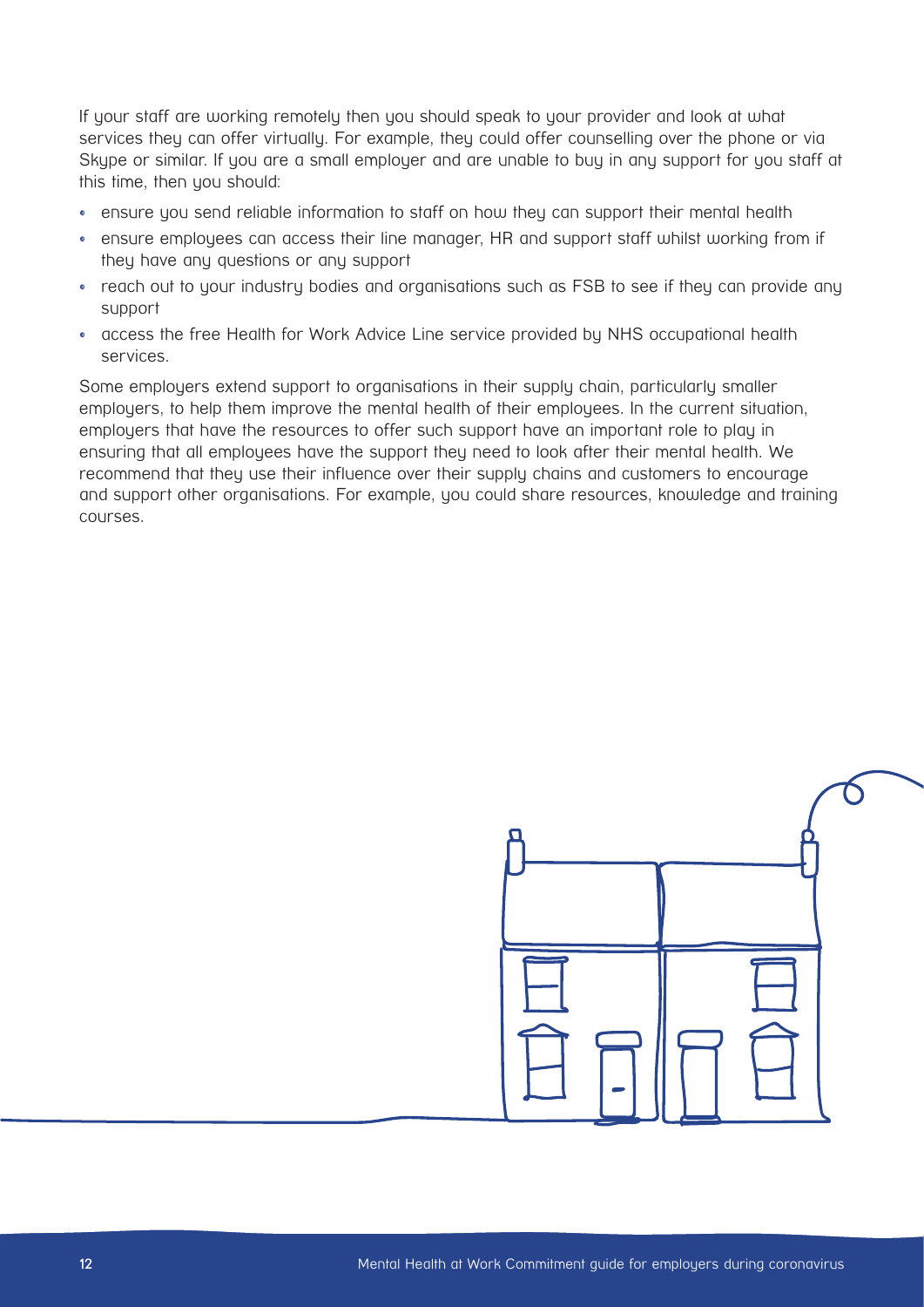#### **Standard six – Increase transparency and accountability through internal and external reporting**

#### **This standard has two action points:**

- Identify and track measures for internal and external reporting, including through the annual reports and accounts.
- Measure organisational activity and impact using robust external frameworks, e.g. the [Business in the Community Responsible Business Tracker](https://www.bitc.org.uk/the-responsible-business-tracker/) and our [Workplace](https://www.mind.org.uk/workplace/workplace-wellbeing-index/)  [Wellbeing Index.](https://www.mind.org.uk/workplace/workplace-wellbeing-index/) 2

**In response to the coronavirus, employers should consider:**

1

#### **Developing a clear picture of the mental health of your organisation during this period.**

This will help you understand what is affecting mental health of staff and how well you're supporting them. Think about the tools and methods you have used previously to ask your staff about their experiences, perceptions and wellbeing levels – like staff surveys, HR data and appraisals – and adapt them to the current environment. Putting relevant questions into these existing tools will help you build a comprehensive picture, without creating extra work. Some other measures you could include are:

- monitoring how many employees are taking annual leave
- tracking how many employees have used internal peer support groups or, if you have one, your Employee Assistance Programme (EAP)
- monitoring feedback from staff surveus to see how employees are feeling and if they feel this period has impacted their mental health
- surveying staff throughout the period to find out how they are doing and whether there is any further support you could provide.

At a team level, it's important managers regularly take stock of the mental health of their staff, the types of pressures they're under and how to alleviate them. A useful way of doing this is to carry out a regular mental health audit, which allows staff to share their challenges and work together to identify solutions. You can find more information on this in our How to take stock of mental health in your workplace guide [here.](https://www.mind.org.uk/media/42862/Resource_2_Take_Stock_of_MH_in_your_workplace_final.pdf)